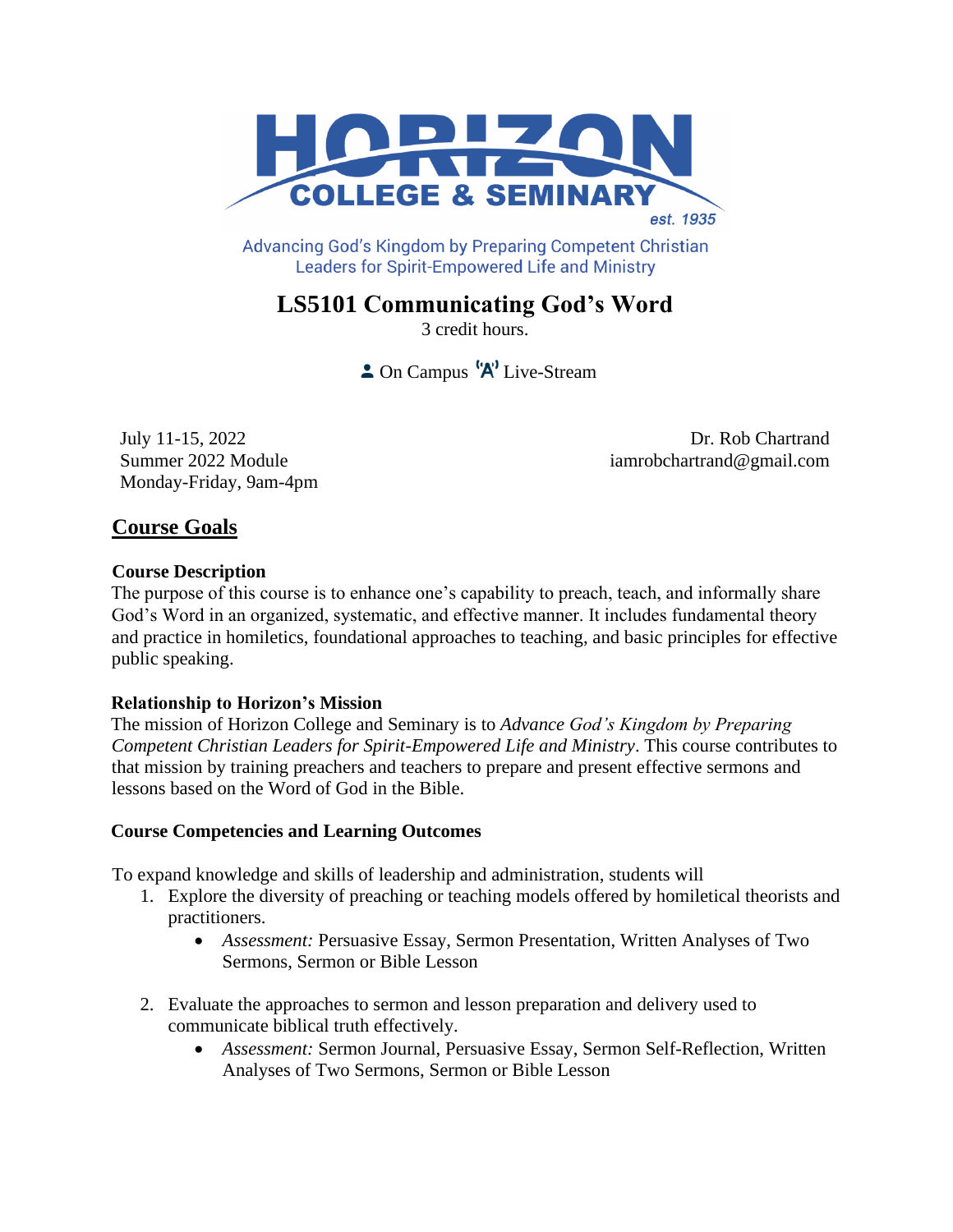- 3. Understand universal principles and practices of public speaking to contribute towards effective preaching or teaching.
	- *Assessment:* Sermon Presentation, Written Analyses of Two Sermons, Sermon or Bible Lesson
- 4. Demonstrate personal application of principles and practices of effective preaching and teaching.
	- *Assessment:* Sermon Journal, Sermon Presentation, Sermon Self-Reflection, Sermon or Bible Lesson
- 5. Comprehend the biblical frameworks for preaching, teaching, word ministries, and public speaking.
	- *Assessment:* Sermon Journal, Sermon Presentation, Sermon or Bible Lesson

# **Course Work**

# **Required Readings**

You will be required to read four textbooks in total.

1. These two textbooks are required reading for each student:

Anderson, Chris. *TED Talks: The Official TED Guide to Public Speaking.* New York: HarperCollins, 2016. ISBN: 9781443443005. 272 pages.

Willobee, Sondra B. *The Write Stuff: Crafting Sermons That Capture and Convince.* Louisville: Westminster John Knox, 2002. ISBN: 9780664232818. 115 pages.

2. In addition, each student must read one of these textbooks. These are both excellent primers on preaching. Please select one that you have not read before (choose A or B):

## Option A:

Miller, Calvin. *Preaching: The Art of Narrative Exposition*. Grand Rapids: Baker, 2010. ISBN: 978-0801072437. 218 pages.

## Option B:

Robinson, Haddon W. *Biblical Preaching: The Development and Delivery of Expository Messages*. 3rd edition. Grand Rapids: Baker, 2014. ISBN: 978-0801049125. 228 pages.

3. In addition to the above-required textbooks, each student will select one of the following options to emphasize either preaching or teaching (choose A or B):

Option A: Preaching Emphasis

Anderson, Kenton C. *Choosing to Preach: A Comprehensive Introduction to Sermon Options and Structures*. Grand Rapids: Zondervan, 2006. ISBN: 978-0310267508. 246 pages.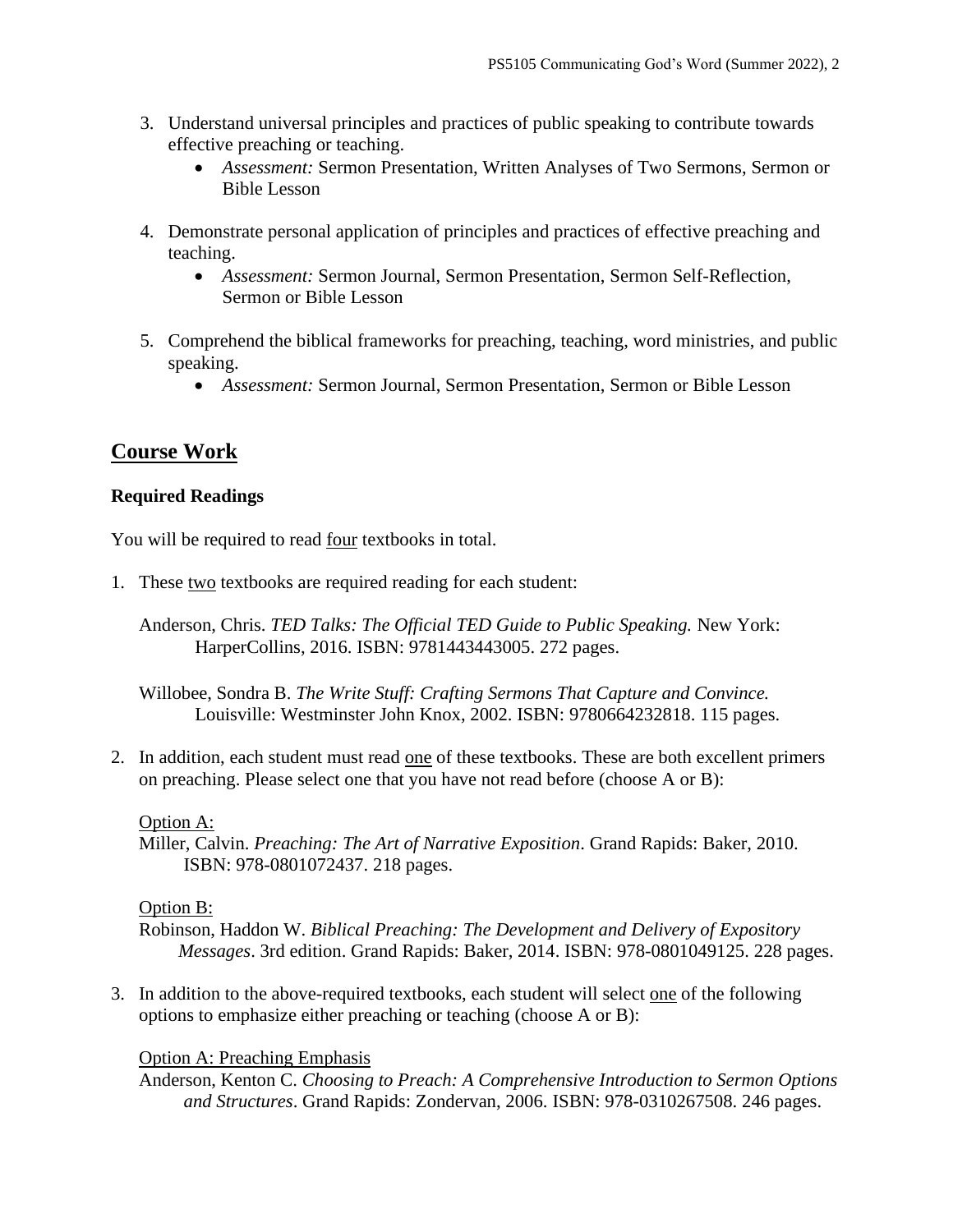Option B: Teaching Emphasis

Richards, Lawrence and Gary Bredfeldt. *Creative Bible Teaching*. Revised and Updated. Chicago: Moody, 2020. ISBN: 978-0802419590. 220 pages.

\*\*While students have the benefit of accessing their textbooks online through the [Digital](https://saskatoon.mlasolutions.com/m5/catalog/(S(3h21syce2tpjqj0wea2rbnzr))/Default.aspx?installation=HRZN)  [Theological Library,](https://saskatoon.mlasolutions.com/m5/catalog/(S(3h21syce2tpjqj0wea2rbnzr))/Default.aspx?installation=HRZN) they will not have access to the Digital Theological Library upon graduation. Therefore, we encourage students to purchase select textbooks to build their personal library. For your convenience, Horizon has partnered with Kennedy's Parable to provide textbooks.

## **Course Assignments and Activities**

## **Pre-Module**

*1. Sermon Journal – 15%*

In preparation for your sermon presentation during the week of class, create a sermon journal that captures the work you did. Your sermon journal should contain the following elements:

- First, you must select a pericope (biblical text) to preach. It must be from the gospel of Luke or Philippians. Choose a Bible translation as well. Write a paragraph indicating the passage and the translation you chose and why you chose it.
- Next, study the passage carefully and capture all of your *relevant* exegetical notes in point form. This list includes, but is not limited to, your personal observations, questions, cross-references, textual translation and exegesis (if possible), and information from supplemental sources. You should submit at least two pages of notes.
- Then, from your notes and prayerful reflection, complete a sermon planning sheet using Miller's book (pp. 122-23) or Robinson's book (ch. 4 and pp. 229-30; subject, complement, developmental question).
- Finally, generate a preliminary sermon outline using any framework or format from the readings. You will have the ability to adjust this outline later as you finish preparing your sermon. Again, this outline is only a draft.
- Submit this assignment as one document. You may use single spacing in this assignment.
- Come prepared to share your sermon theme or 'big idea' on the first day of class.
- Related learning outcome(s): *#*2, 4, 5.
- **Assignment Length:** N/A.
- **Due date:** July 10, 2022.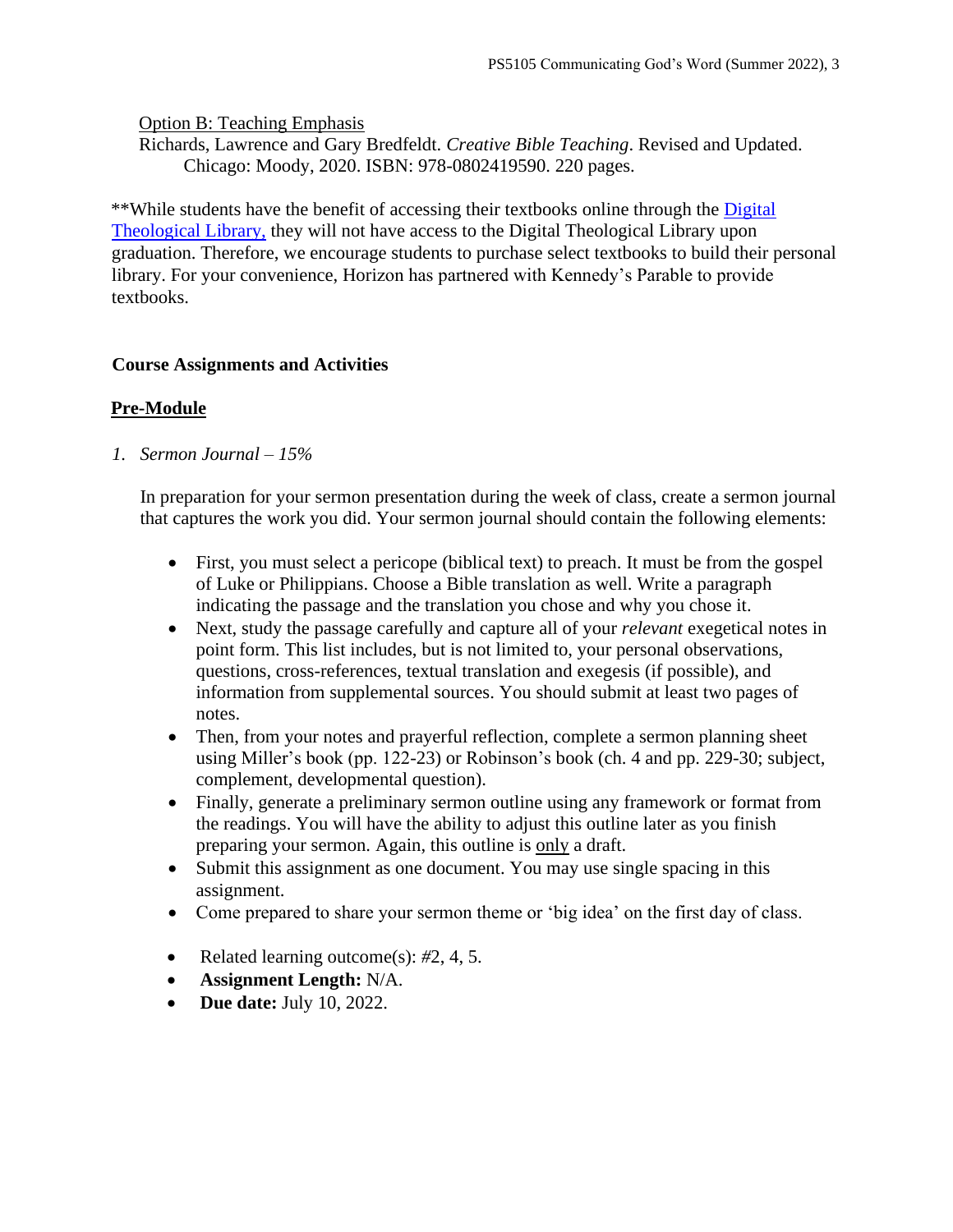#### *2. Persuasive Essay – 15%*

Write a paper arguing the importance of using one big idea or central point for every sermon or Bible lesson. Your essay should explain why this matters, how to create one big idea or central point, and how to keep it central throughout your message. You should draw upon the course readings and provide citations to support your arguments.

- Related learning outcome(s): *#*1, 2.
- **Assignment Length:** 2000 words.
- **Due date:** July 10, 2022.

# **During Module**

*3. Sermon Presentation – 15%*

Prepare an 18-20 minute sermon that you will present in class. Draw upon the work you did in *Assignment 1*. Your sermon outline can reflect any of the frameworks depicted in the course readings. During the first few days of the course, apply the in-class content and continue to refine your sermon. Presentations will be given during the final two days of the course. After each presentation, you will have the opportunity to celebrate, debrief, and assess your efforts within an affirming community of peers. NOTE: The presentation will be timed, and you will be asked to stop after twenty minutes.

- Related learning outcome(s):  $\#1, 3, 4, 5$ .
- **Assignment Length:** 18-20 minutes.
- **Due date:** In-class presentation.

## **Post-Module**

#### *4. Sermon Self-Reflection – 10%*

Read through the class evaluations of the sermon you presented. Based on these evaluations and what you learned from your preaching experience, provide a constructive assessment of your sermon. You can frame your outline around what worked, what you would do differently, and what you learned from the experience. Use your course readings to reinforce your evaluations and provide appropriate citations.

- Related learning outcome(s): *#*2, 4.
- **Assignment Length:** 1500 words.
- **Due date:** July 22, 2022.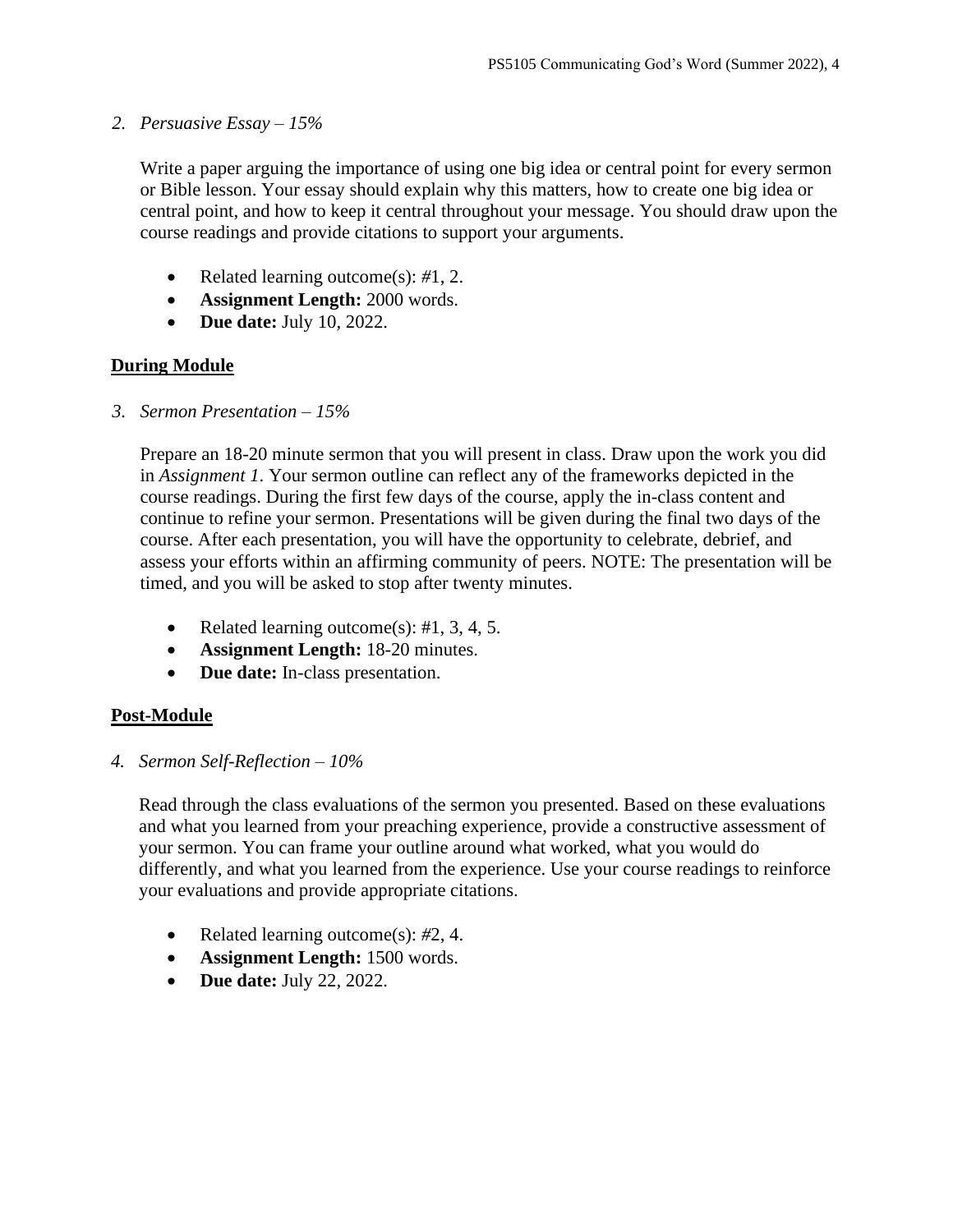#### *5. Written Analyses of Two Sermons – 15%*

Listen to two different Sunday sermons in a church setting, each from a different preacher. Provide a written analysis of each sermon using the form provided in class. Then write a three-page critique for each sermon, explaining what worked, what you would do differently, and what you learned from the experience. Submit the forms as well as the critiques. It would be preferable for you to listen to each sermon in person rather than online. If this is not possible, please explain why in your analyses.

- Related learning outcome(s): #1, 2, 3.
- **Assignment Length:** 3 pages and a completed form for each sermon.
- **Due date:** September 5, 2022.

#### *6. Sermon or Bible Lesson – 30%*

Prepare and present either a sermon or Bible lesson corresponding to the course textbook you opted to read.

#### Option A: Preaching

Use any model from Anderson's book as a framework for preparing and presenting a thirty-minute sermon to a congregation. Video record the sermon, review it and complete a self-evaluation using the form provided in class. Finally, submit the video and selfassessment for grading.

- Related learning outcome(s): *#*1, 2, 3, 4, 5.
- **Assignment Length:** 30 minutes.
- **Due date:** September 5, 2022.

## Option B: Teaching

Use Richards/Bredfeldt material as a framework for preparing and presenting a thirty- to forty-five-minute Bible lesson to an age group of your choice. Video record the lesson, review it and complete a self-evaluation using the form provided in class. Finally, submit the video and self-assessment for grading.

- Related learning outcome(s): *#*1, 2, 3, 4, 5.
- **Assignment Length:** 30-45 minutes.
- **Due date:** September 5, 2022.

## **Course Outline / Class Schedule**

## A. Defining Preaching

- 1. Introduction to Preaching
- 2. The New Testament and Preaching
- 3. Preaching and Speaking
- 4. Preaching and Teaching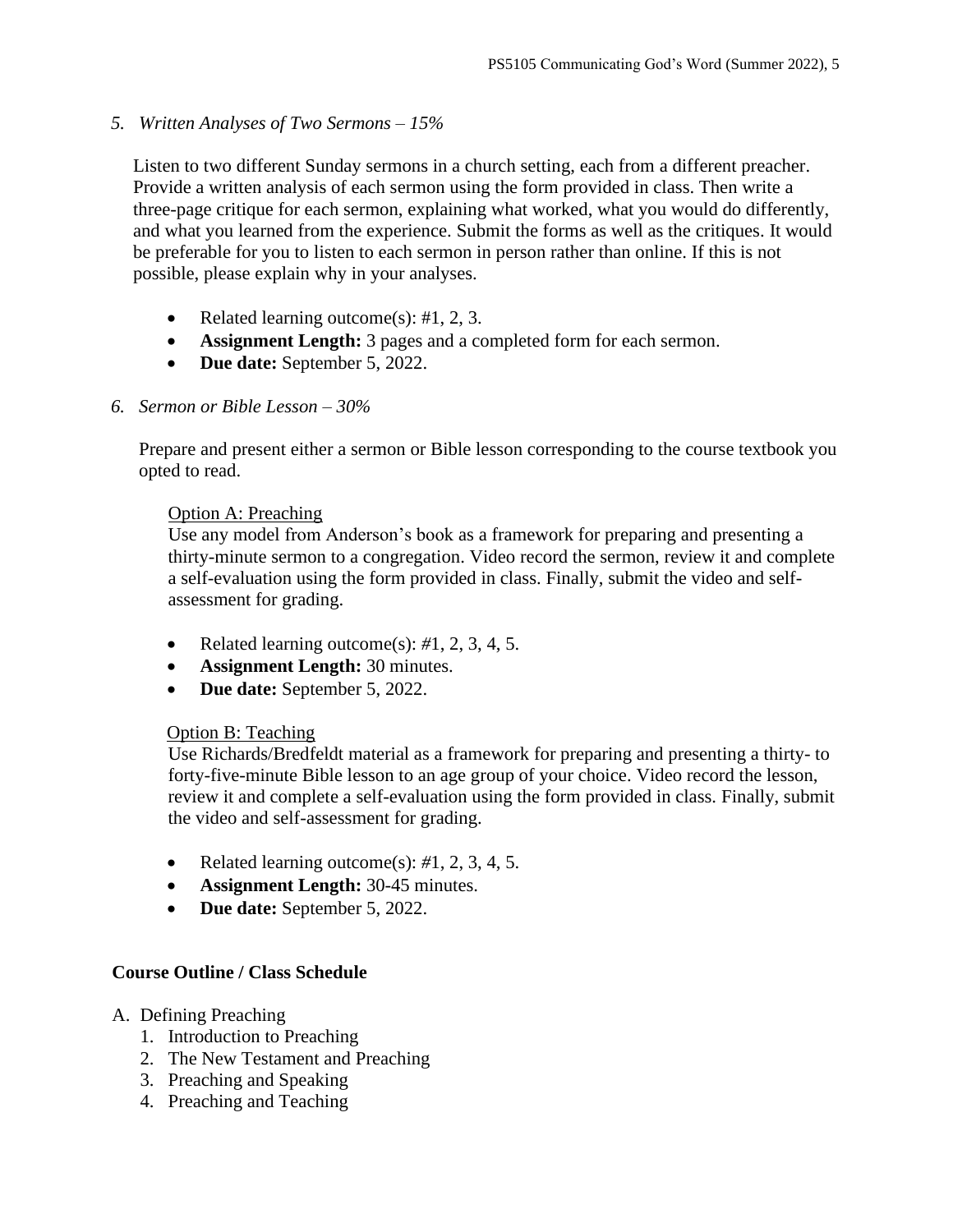#### B. Developing Preaching

- 1. Sermon Construction
- 2. Sermon Forms
- 3. Landing and Launching
- 4. Sermon Delivery
- 5. Extemporaneous/Impromptu Preaching
- 6. Sticky Preaching

#### C. Refining Preaching

- 1. Preaching and Pathos
- 2. Preaching the Genres
- 3. Prophetic Preaching
- 4. Christ-Centred Preaching
- 5. Preaching to a Skeptical, Postmodern, Post-Christendom, Post-Truth World
- 6. The Preaching Life

#### **Estimate of Time Investment** *(individual time investments may vary)*

|                                    |                  | <u>.</u> |            |
|------------------------------------|------------------|----------|------------|
| Readings                           | 48hrs            | N/A      | Assignment |
| Classroom time                     | 30hrs            | N/A      | Weighting  |
| 1. Sermon Journal                  | 6hrs             | Jul. 10  | 15%        |
| 2. Persuasive Essay                | 10hrs            | Jul. 10  | 15%        |
| 3. Sermon Presentation             | 6hrs             | In Class | 15%        |
| 4. Sermon Self-Reflection          | 4hrs             | Jul. 22  | 10%        |
| 5. Written Analyses of Two Sermons | 10hrs            | Sept. 5  | 15%        |
| 6. Sermon or Bible Lesson          | 12hrs            | Sept. 5  | 30%        |
| $Total =$                          | $\sim$ 126 $hrs$ |          |            |

• Assignments will not be accepted after September 5, 2022.

# **Academic Policies**

#### **General Guidelines for the Submission of Written Work**

#### *Formatting Papers*

- Papers should be typed, double-spaced and follow the appropriate formatting guidelines (e.g. 1 inch margins).
- Follow the [Horizon Format Guide](https://www.horizon.edu/students/resources/) consistently.
- The length of papers should fall within  $+/-10\%$  of the stated length. Papers that fall outside the length guidelines may not be graded and will receive a grade reduction.

Failure to follow these guidelines warrants a grade reduction.

#### *Submitting Your Assignments*

Assignments should be submitted via [Populi.](https://horizon.populiweb.com/) The resource at this link [https://support.populiweb.com/hc/en-us/articles/223792507-How-to-submit-work-for-](https://support.populiweb.com/hc/en-us/articles/223792507-How-to-submit-work-for-assignments)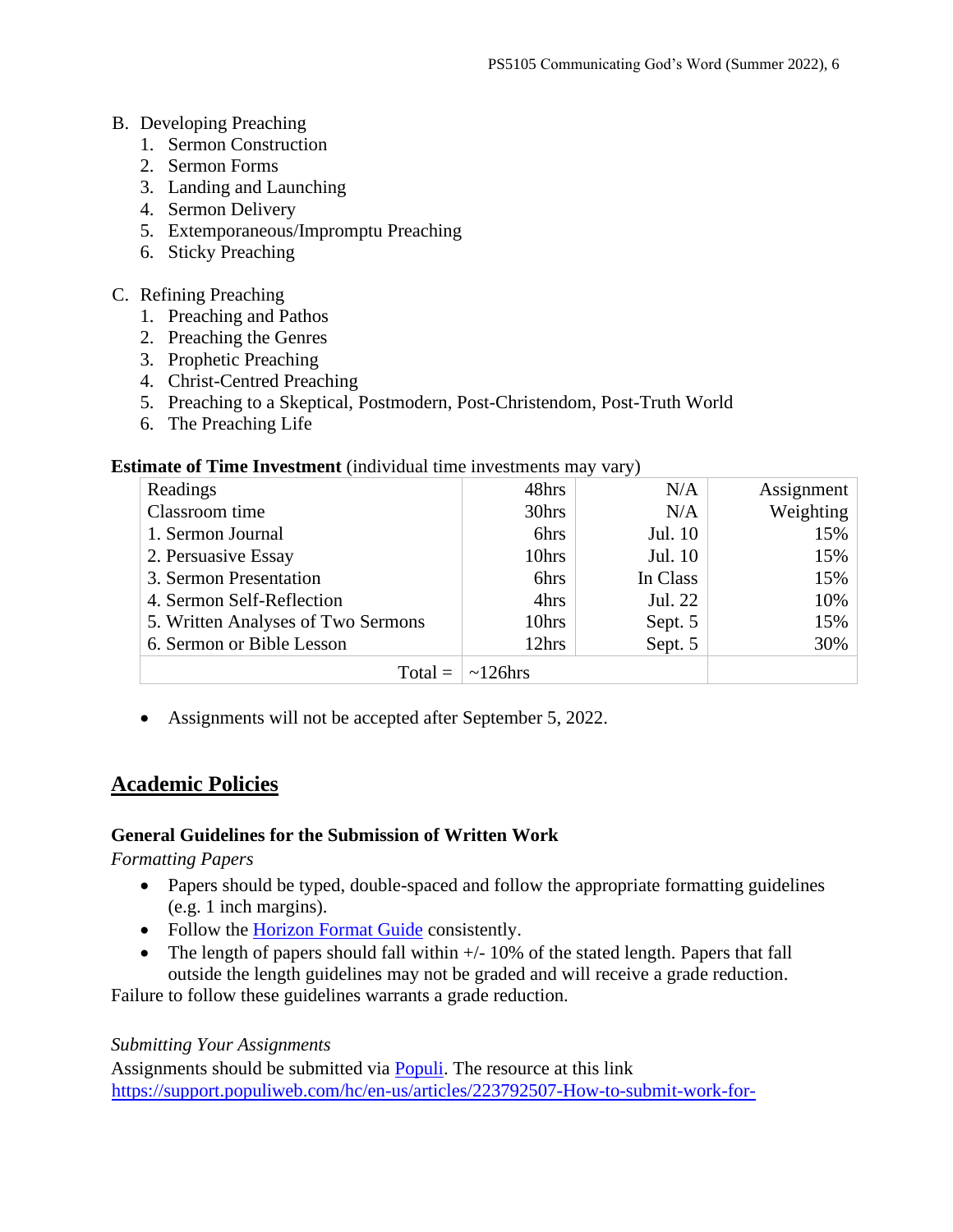[assignments](https://support.populiweb.com/hc/en-us/articles/223792507-How-to-submit-work-for-assignments) explains how to submit assignments on Populi (the link to the video is also available on the info tab of the Populi course page).

# **Late Assignments and Extensions**

All assignments are due when stated by the professor or, if not specified, within 8 weeks after the first day of class. Please contact the professor well in advance if you would like to request an adjustment to any of your due dates. A late penalty will be assessed for all overdue assignments: 1-3 days late, penalty of 10%; 4-6 days late, penalty of 20%. After six days late, an assignment receives a grade of 0.

| Grade       | Percentage | <b>GPA</b> | Descriptor          |
|-------------|------------|------------|---------------------|
| $A+$        | 97-100%    | 4          | Exceptional         |
| A           | 93-96%     | 4          | Excellent           |
| $A-$        | 90-92%     | 3.7        | Excellent           |
| $B+$        | 87-89%     | 3.3        | Good                |
| B           | 83-86%     | 3.0        | Good                |
| $B -$       | 80-82%     | 2.7        | Good                |
| $C+$        | 77-79%     | 2.3        | Satisfactory        |
| $\mathbf C$ | 73-76%     | 2.0        | Satisfactory        |
| $C-$        | 70-72%     | 1.7        | Satisfactory        |
| $D+$        | 67-79%     | 1.3        | <b>Minimal Pass</b> |
| D           | 63-66%     | 1.0        | <b>Minimal Pass</b> |
| $D-$        | 60-62%     | 0.7        | <b>Minimal Pass</b> |
| F           | $< 60\%$   | 0          | Failure             |

#### **Grading**

# **Academic Honesty**

Horizon uses the University of Saskatchewan definition of plagiarism described as "the presentation of the work or idea of another in such a way as to give others the impression that it is the work or idea of the presenter. Adequate attribution is required. What is essential is that another person have no doubt which words or research results are the student's and which are drawn from other sources" (Office of the University Secretary, 2012). Students are expected to give due recognition to sources from which all substantial phrases, sentences or even ideas are drawn. Note also that you may not submit work done in one course to satisfy the requirements of another course (unless both instructors agree beforehand to accept such work). See [here](http://www.turnitin.com/assets/en_us/media/plagiarism_spectrum.php) for examples of plagiarism and further guidelines in the Seminary [Student Handbook.](https://www.horizon.edu/students/resources/)

# **Disability Services Information**

If you would benefit from learning accommodations due to pre-existing physical or mental health conditions or learning disabilities, contact the Academic or Student Life departments at the beginning of the course. Horizon will work to meet your learning and/or physical needs where possible. If any conditions arise during the course that you wish to disclose, please contact us as soon as possible. In all cases you will need to provide current [documentation](https://www.horizon.edu/students/support/) of the disability or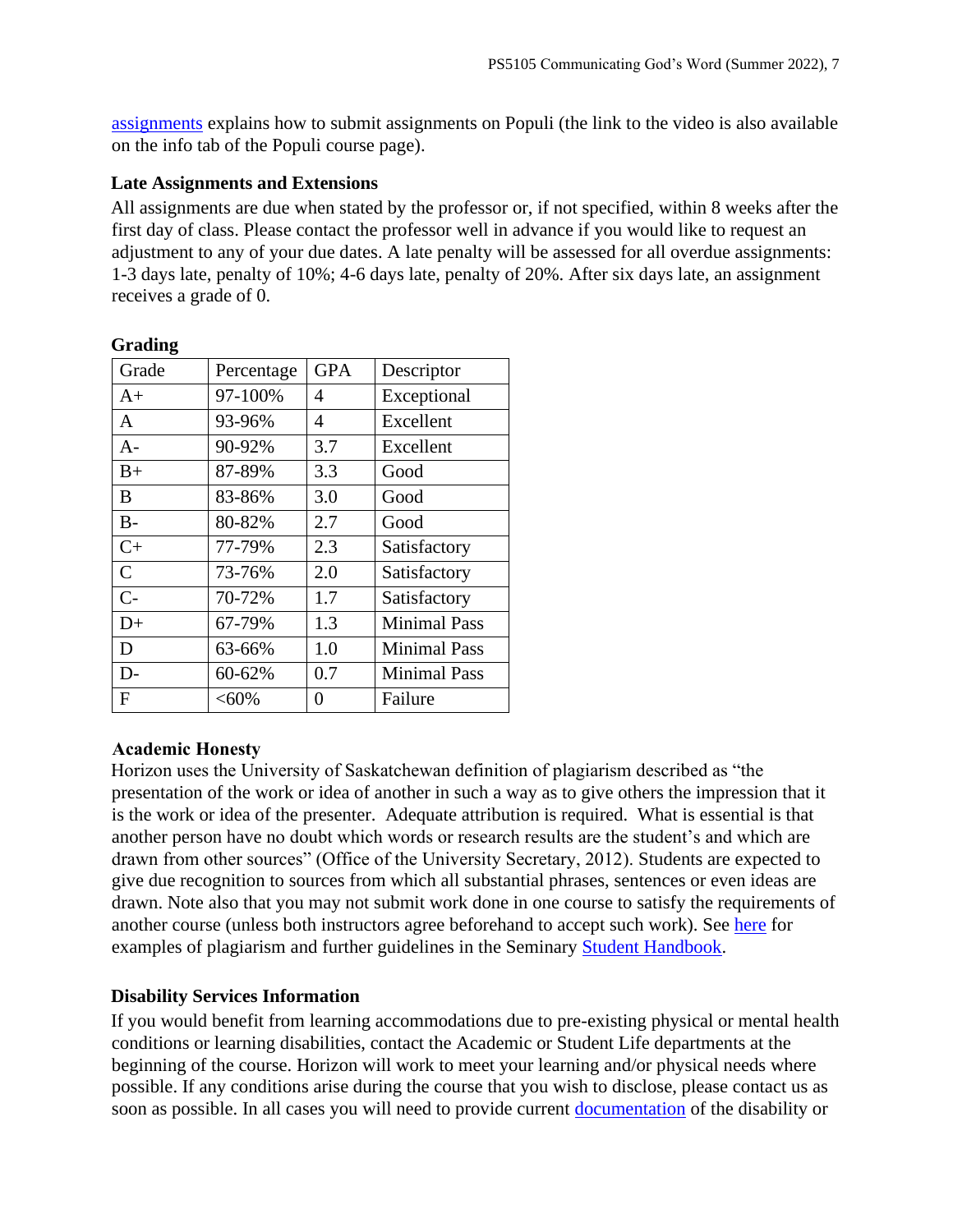condition you wish to disclose. Horizon takes appropriate care to ensure confidentiality about any such disclosures. For more information, contact Bob Williamson, Dean of Students, at [bwilliamson@horizon.edu;](mailto:bwilliamson@horizon.edu) Heather Wood, Associate Dean of Students, at [hwood@horizon.edu;](mailto:hwood@horizon.edu) or Leanne Bellamy, Academic Coach, at [lbellamy@horizon.edu.](mailto:lbellamy@horizon.edu)

#### **Class Attendance**

Students should attend all classes in order to facilitate competency development. Students are expected to be present through the delivery method that they registered for, either on campus or through live-streaming. A student must be present for the full duration of a class period in order to be registered as present for the class. In the case of illness or other unforeseen circumstances, students may miss one day of a module course or three days of class in a term or semester course without academic penalty. Students who are absent for more than the number of classes stated above will automatically fail the course. Students wishing to be exempted from this policy due to extenuating circumstances may make an academic appeal, where they will need to document and verify those circumstances. Students who miss a class are responsible to get missed notes or handouts from another student, rather than from the professor.

## **Campus Health Policy**

Do not come on campus if you are experiencing symptoms (even if they are mild) of fever, cough, shortness of breath, sore throat, chills, runny nose, or a loss of your sense of taste or smell. If you have any of these symptoms, do not return to campus until advised by Public Health. You should self-isolate and contact HealthLine 811 for advice on whether you should be tested for COVID-19. This will help keep others safe and possibly spare them from self-isolation and testing. While you are in self-isolation, you may attend class online. The link to access your class is posted on the course page on Populi, under the Syllabus tab, under Links on the right side of the page.

## **Live-Streaming Etiquette**

If attending class online via live-stream, keep your camera on and stay present and attentive throughout the class session, extending the gift of full engagement. Access your class with a computer (preferably) or tablet, not a cell phone. Arrive to class on time, and dress as you would if you were attending class on campus. Join the class from a quiet space with minimal background noise, and mute your microphone until you wish to speak to the class.

## **Use of Technology**

Horizon encourages the use of electronic devices in the classroom to enhance learning. Careful consideration must be given to privacy issues, copyrighted materials, and the general care and concern for others. Please respect the following classroom policies:

- Please use online access for course learning only. This is a matter of respect for the instructor's teaching, your own learning, and fellow students who may be distracted by other uses.
- Students should secure permission from the instructor to record any teaching material. This includes PowerPoint slides, white board illustrations, notes, and any form of audio or video.